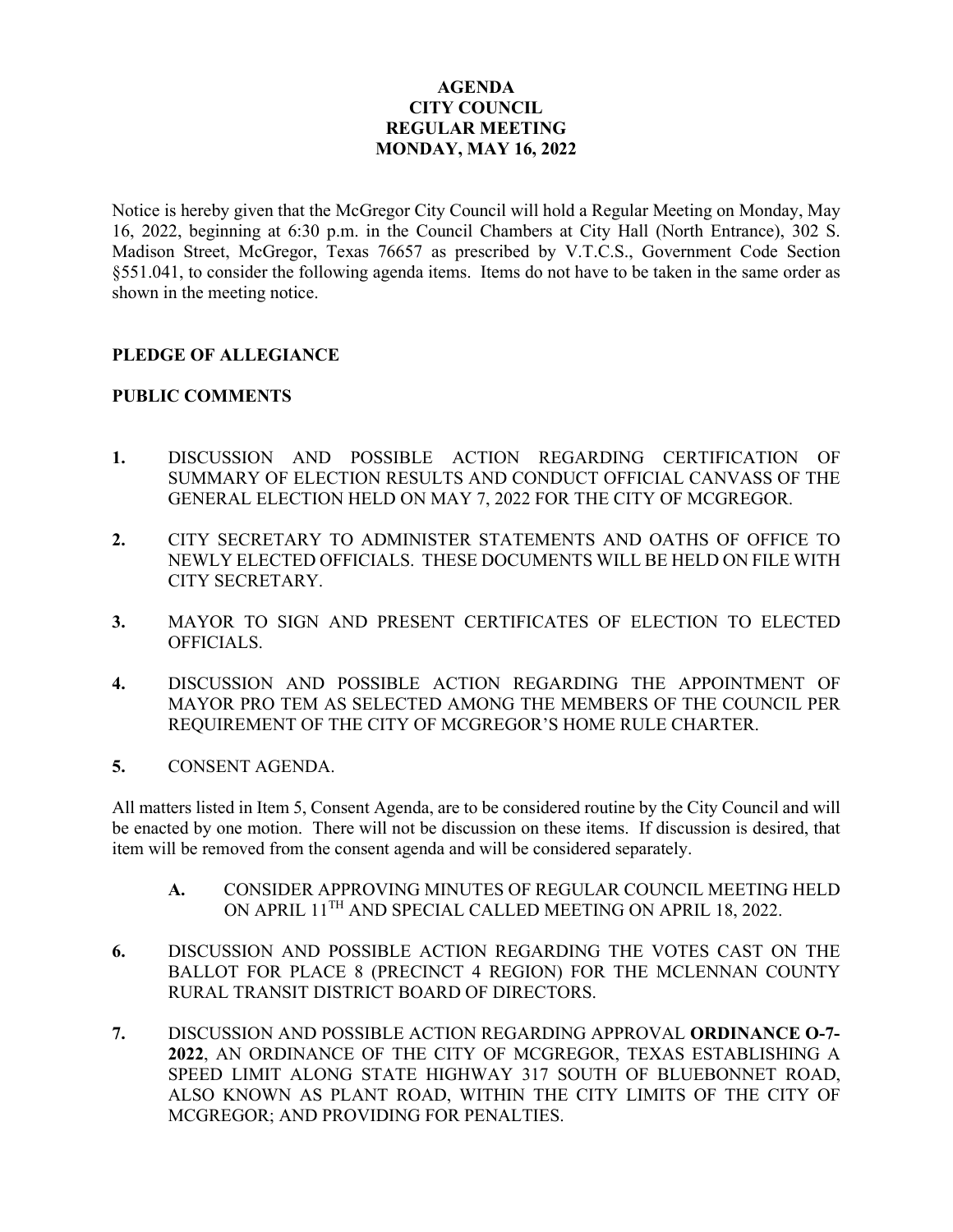- **8.** DISCUSSION AND POSSIBLE ACTION REGARDING APPROVAL **ORDINANCE O-8- 2022**, AN ORDINANCE OF THE CITY OF MCGREGOR, TEXAS AUTHORIZING THE ISSUANCE AND SALE OF CITY OF MCGREGOR, TEXAS PUBLIC PROPERTY FINANCE CONTRACTUAL OBLIGATION, SERIES 2022; LEVYING AN ANNUAL AD VALOREM TAX FOR PAYMENT OF SAID OBLIGATIONS; PROVIDING AN EFFECTIVE DATE; AND ENACTING OTHER PROVISIONS RELATING TO THE SUBJECT.
- **9.** DISCUSSION AND POSSIBLE ACTION REGARDING APPROVAL OF PARTIAL CLOSURE OF  $8^{TH}$  STREET (N.E. 1<sup>ST</sup> STREET) BETWEEN RAILROAD AND GARFIELD.
- **10.** DISCUSSION AND POSSIBLE ACTION REGARDING APPROVAL OF AMENDED ORGANIZATIONAL CHART.
- **11.** DISCUSSION AND POSSIBLE ACTION REGARDING APPROVAL TO LIVE STREAM REGULAR CITY COUNCIL MEETINGS.
- **12.** RECEIVE FINANCIALS AS OF MARCH 31, 2022 AND QUARTERLY INVESTMENT REPORT.

## **13. CLOSED MEETING**

CLOSED MEETING PURSUANT TO CHAPTER §551. TEXAS GOVERNMENT CODE IN ACCORDANCE WITH THE AUTHORITY CONTAINED IN SECTION §551.071 LEGAL, SECTION §551.072 REAL ESTATE, SECTION §551.074 PERSONNEL, AND SECTION §551.087 ECONOMIC DEVELOPMENT.

- A. LEGAL UNDER TEXAS GOVERNMENT CODE, SECTION §551.071 AND RULE 1.05 PROFESSIONAL RULES OF CONDUCT-DISCUSSION WITH ATTORNEY ON CONFIDENTIAL MATTERS.
- B. REAL ESTATE UNDER TEXAS GOVERNMENT CODE, SECTION §551.072.
- C. PERSONNEL UNDER TEXAS GOVERNMENT CODE, SECTION §551.074.
- D. ECONOMIC DEVELOPMENT UNDER TEXAS GOVERNMENT CODE, SECTION §551.087-
	- 1. DISCUSSION REGARDING ECONOMIC DEVELOPMENT NEGOTIATIONS INCLUDING COMMERCIAL OR FINANCIAL INFORMATION RECEIVED FROM A BUSINESS PROSPECT SEEKING TO LOCATE, STAY OR EXPAND IN OR NEAR THE CITY OF McGREGOR AND TO DISCUSS ECONOMIC DEVELOPMENT NEGOTIATIONS AND/OR TO DELIBERATE THE OFFER OF A FINANCIAL OR OTHER INCENTIVE TO A BUSINESS PROSPECT.